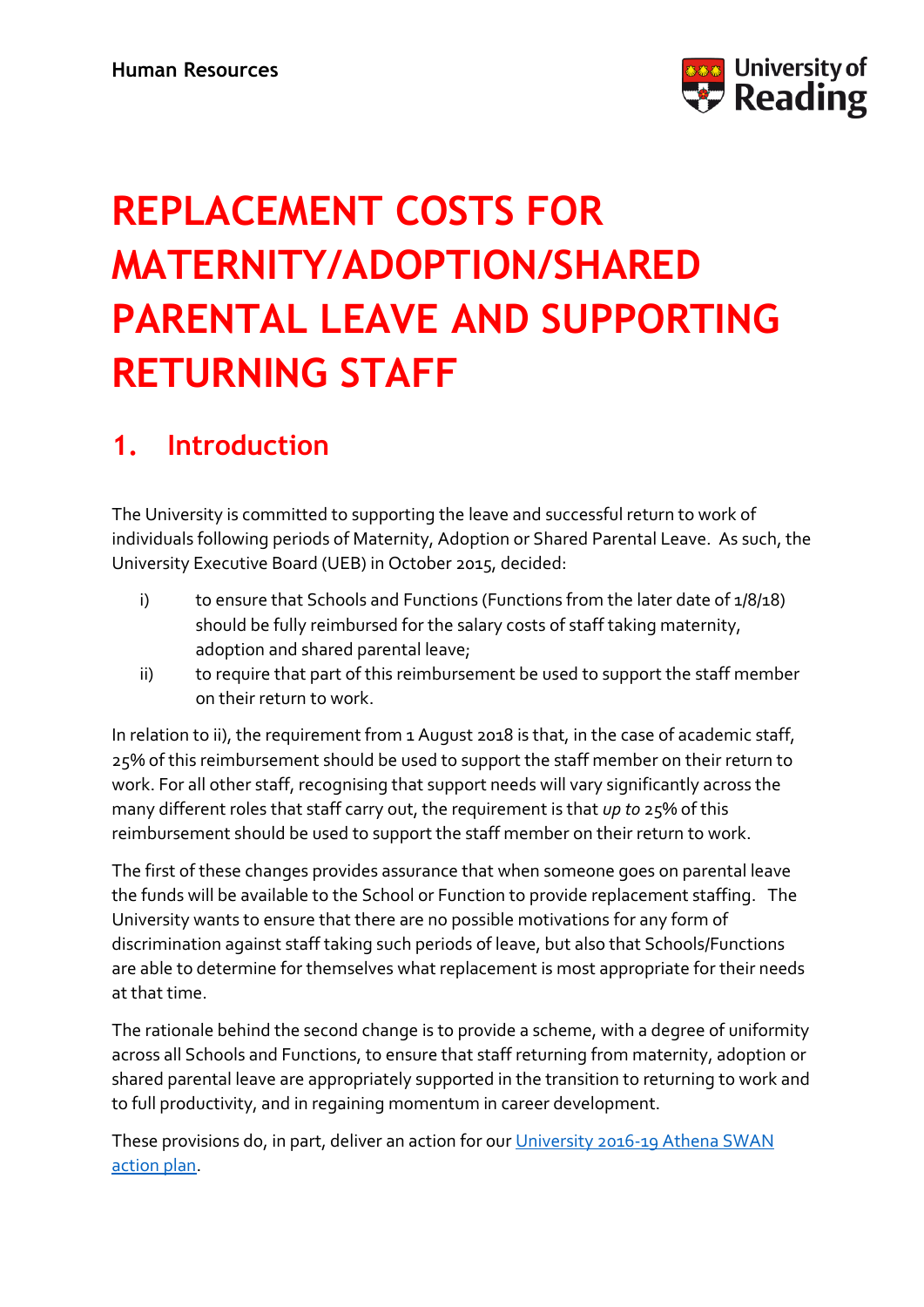## **2. How this works in Practice**

## **Central Funding for Staff on Maternity/Adoption/Shared Parental Leave.**

HR Partners/Advisers are notified when staff are taking maternity/adoption or shared parental leave and write directly to individuals to confirm their leave and pay entitlements. HR then arrange for the salary and on costs associated with this staff member for the period of the leave to be adjusted to a central budget rather than to the School/Function.

The relevant Finance Business Partner can then ensure that the Head of School/Function is aware of the expected central funding. In the case of academic staff, 25% of this funding must be used to support the returner and the Finance Business Partner will ensure that the relevant project codes are further updated to provide the budget and project code for this support. For staff who are not academic staff, the Head of Function/School or Line Manager will need to determine in due course, possibly towards the end of the period of leave, what proportion of the funding will be used to support the returner.

Each School/Function will have a separate project code to record spends on returners from parental leave. The part of the budget agreed to support the returner will be allocated to this code, and spends on supporting the returner should all be charged to this code. Not least this will be helpful in monitoring how this scheme is working.

The budget for employing the person on parental leave remains within the School/Function and can be spent as required on replacement staffing, except for the part of the budget used for supporting the returner. In some rare cases where the funding source is external there may be rules around the external funding which prevent part of the budget being spent on supporting the returner. In such an instance the School/Function can make a case to the Pro-Vice-Chancellor for Academic Planning and Resources that up to 25% of the replacement costs should be provided through central funding to support the returner.

### **Using Part of the Replacement Costs to Support the Returner.**

It is of course normal good practice to support staff returning from any substantial period of absence, so as to support their transition back to the workplace by providing an opportunity to update skills and knowledge, understand any changes that may have occurred in their role, department or field in order to assist a return to full productivity as soon as possible and at the same time enabling personal development in their role. This may mean providing additional training or personal development or it may be relief from teaching for a period or funds for attendance at conferences, including perhaps additional childcare costs.

To supplement this usual good practice, UEB requires, for an academic staff member, that an amount equal to 25% of the central funding provided for their maternity/adoption/shared parental leave is to be ring-fenced to aid return to work for the individual in a manner to be determined via discussion with returner.